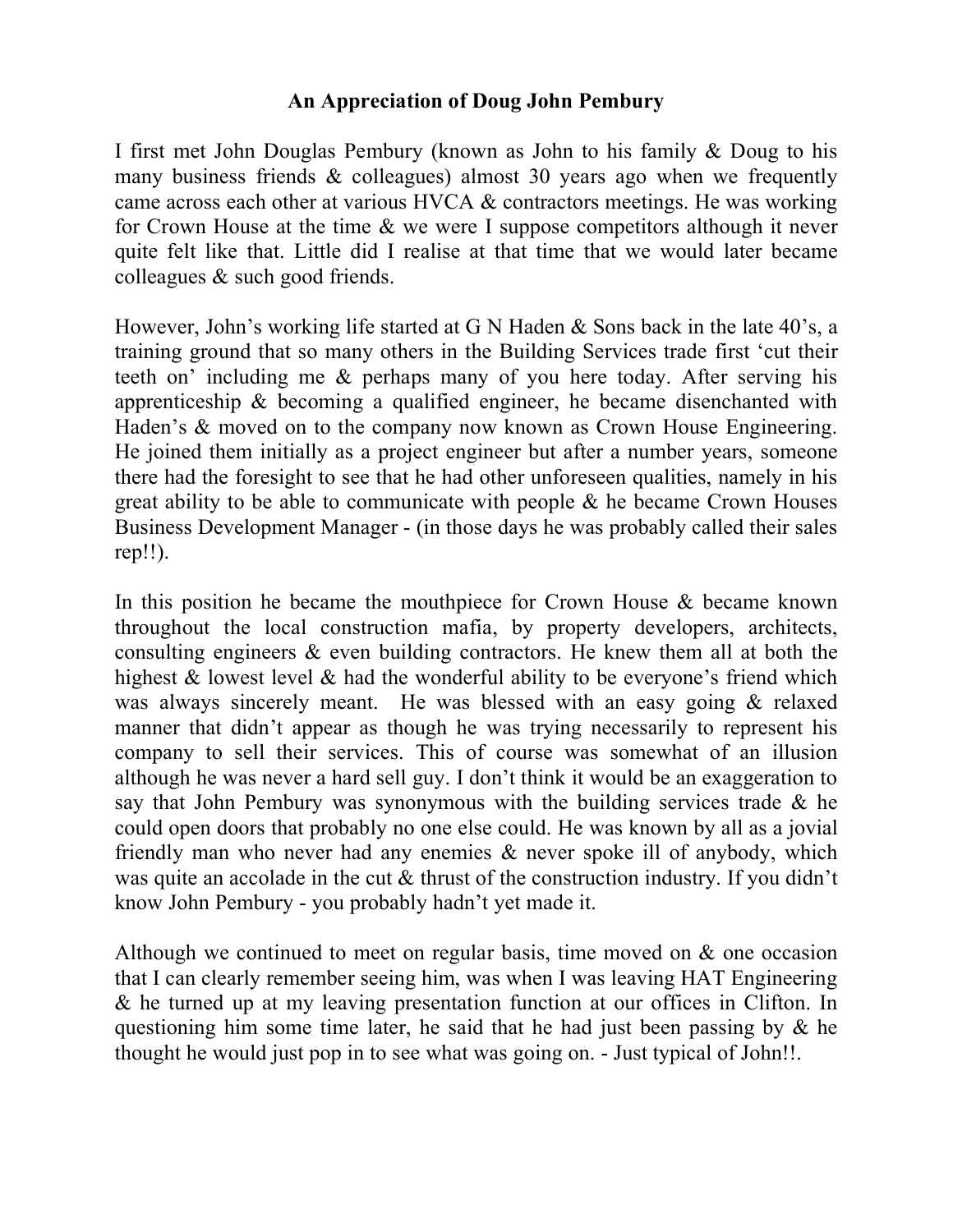When joining what was to become MITIE Engineering, I can remember trying to persuade Paul Williams to join us. He was not quite sure, as we were a new company & he was quite concerned that we didn't yet have much legitimacy within the trade. He suggested that if we had someone like John Pembury on board, this could kill two birds with one stone, gaining Paul & also John. To cut a long story short, John joined us & spent the rest of his days, working at MITIE. I think he loved his time with us  $\&$  he naturally brought the same qualities to us as he had previously with Crown House, but I think with renewed vigour although by that time he was in his mid fifties - so he was taking quite a risk in moving jobs at that age. It was wonderful to have someone with us who knew the trade inside out & also all the people that mattered. His influence was to help the company move forward rapidly to where it is today, one of the biggest  $\&$  most successful M  $\&$  E companies in the Bristol area & also nationally.

John was also a great family man who always spoke with pride about son Stephen & daughter Michelle & he would regularly update me with their various exploits in life. Sunday nearly was always a family day out with Viv  $\&$  they would invariably go south deeper into Somerset or Devon to sightsee as well as have lunch & tea often meeting up with daughter Michelle or Stephen.

One of John's great leisure passions was his love of golf. He was a long standing member of Long Ashton Golf club where again he was also known by everyone almost part of the furniture. Whenever I played with him he was always stopping for a chat with one or other member. His golf was never **quite** up to Ryder Cup standard but nevertheless he loved the game. He played every Saturday morning at a minimum - usually with his great buddy, George, the man from the Inland Revenue, so goodness knows what they hatched up between them during their 18 holes. At the  $19<sup>th</sup>$  hole as well as a few drinks, it was customary to play a few frames of snooker with George in the afternoon. It was almost a disaster if the course was closed on a Saturday but he would still go to check things over - and play some more snooker - but I'm not sure whether he ever told Viv.

He was also a keen gardener & would often bring produce into the office for the staff, he loved his classical music, some of his favourites you hear today & Viv & he were great cat lovers – at the last count I think he told me they had 3 – all strays.